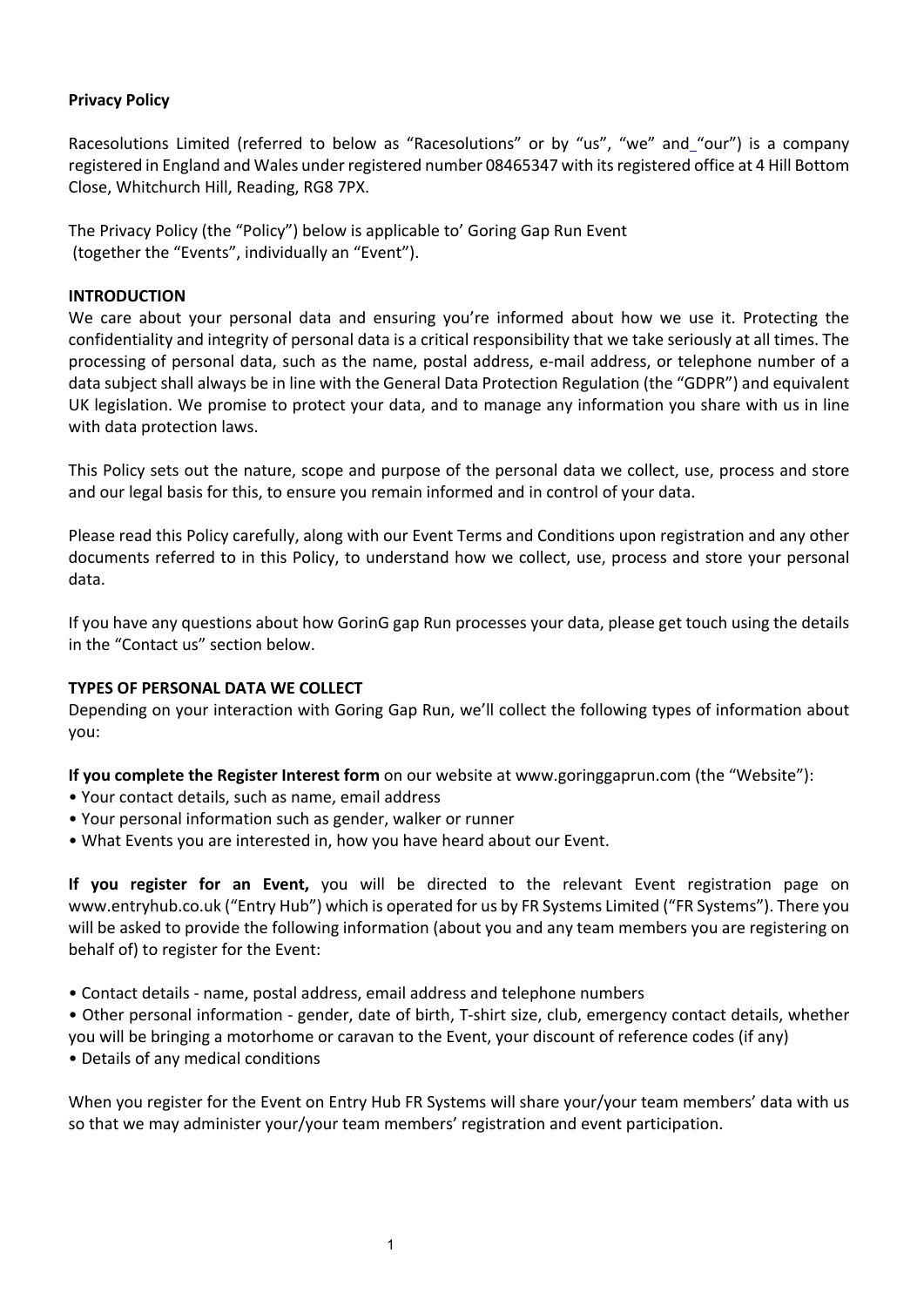You will also be asked to give us your permission to use the information you provide, including your/your team members' name, quotes, video footage and photographic likeness for our marketing and promotional purposes.

You will be responsible for obtaining the necessary consents from your team members and ensuring that they have seen and are provided with a copy of this privacy policy. You will also be required to confirm that you agree to Goring Gap Run' Terms and Conditions, and asked the following:

- To confirm that you accept FR Systems' terms
- Whether you would like to be kept informed about next year's Event (marketing communications).
- Whether you would like to be kept informed about future Events (marketing communications).

### **HOW WE USE YOUR DATA**

Personal data will be collected only for specified, explicit and legitimate reasons (these are often referred to as 'purposes'). It will not be further processed in any manner incompatible with those purposes.

We will not use your or any participant's personal data for new, different or incompatible purposes from that disclosed when it was first obtained unless you or the applicable participant have been informed of the new purposes and you or the applicable participant have consented where necessary.

### **Digital communications**

We may send SMS notifications during the Event for logistical purposes, to highlight changes or revisions to the planned route where information needs to be quickly communicated to the whole field of participants.

In accordance with your stated preferences, we may also use your information to send you digital communications to help us effectively market our Events to you:

• If you complete the Register Interest form on our Website, we will use your information to send you information via email and/or SMS relating to our Events.

• If you register for an Event on EntryHub we will use your information to send you information via email and/or SMS about next year's Events and/or future Events.

• We may also send additional notifications following the Event inviting you to submit or renew your registration for any future Events.

You have the option of stopping digital communications from us by clicking on the "unsubscribe" link in our marketing emails or contacting us using the details provided below and we will amend your contact preferences.

Please note that due to email production schedules you may still receive any mailings that are already in production.

Notwithstanding your opt-out from marketing communications we will require a valid email address or SMS contact number for all participants so that they can receive important Event information.

#### **Event administration**

• As the Event organiser, we require a record of your and any participant's registration details including third party emergency contact details for internal administration purposes to properly conduct and to safely administer the Event.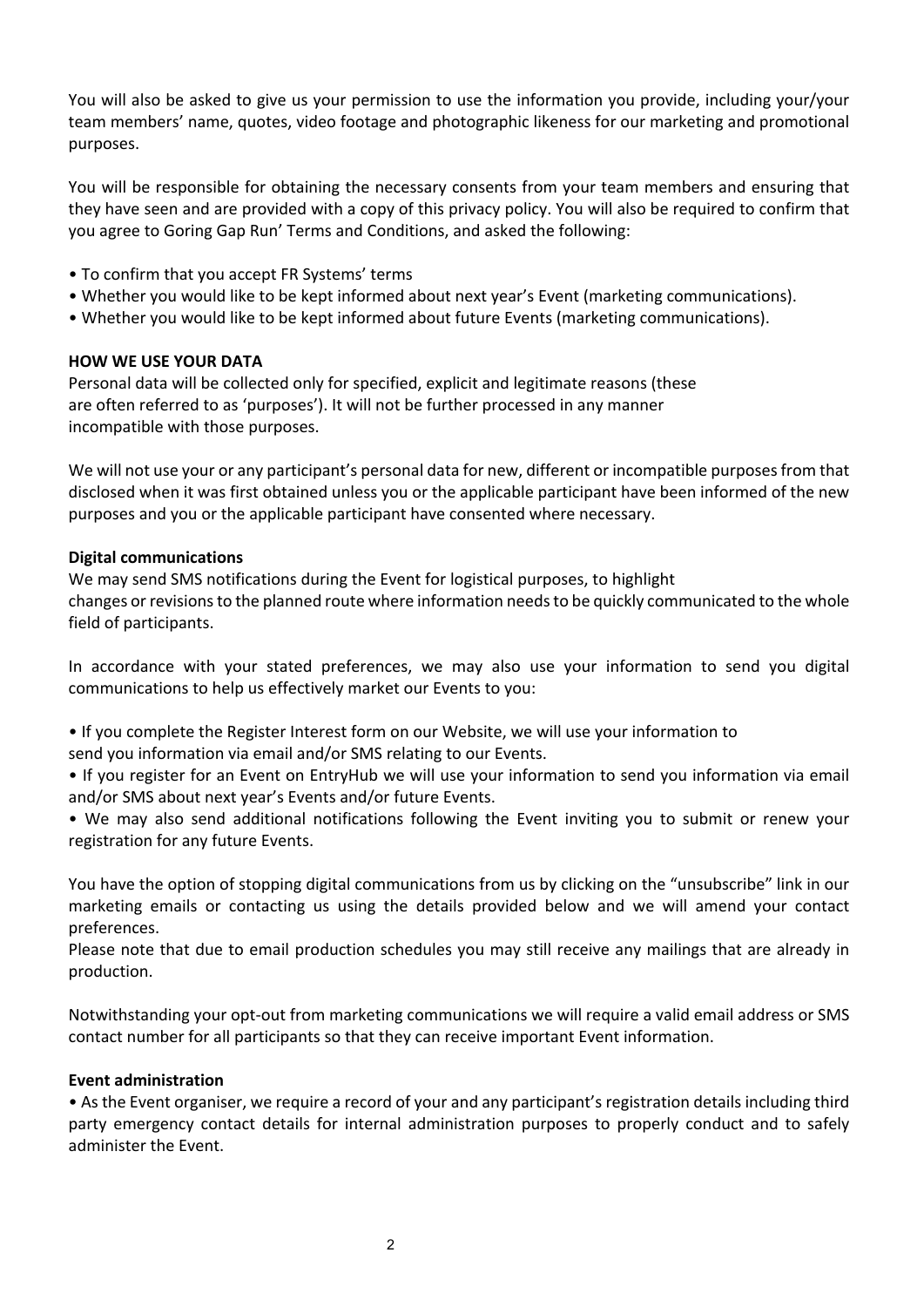• We will also keep records of medical information provided that it is kept confidential and may be shared only with medical personnel or teams allocated to the Event. Such information shall be deleted in accordance with our retention procedures as detailed below.

• By registering for an Event, you acknowledge that our Events may be televised, filmed and/or otherwise recorded and photographs and/or footage may be taken, all of which may capture your participation in the Event. By entering an Event you and each member of your team grant us and those authorised by us the free and unfettered right to use such photographs, filming and recording for any purposes we deem reasonable including, but not limited to, publication, display, sale and distribution by means of film, television, radio, print media, internet, publicity material or any other new media now or in the future.

### **Other purposes**

In accordance with your preferences, we may also use data for marketing research, i.e. to send you surveys to carry out research to better understand the audience profile and demographics of our Events.

## **THIRD PARTY DATA COLLECTION AND SHARING**

#### **Digital communications**

We use third party services to house and collect data for website forms, customer relationship management, digital marketing and survey collection (e.g. digital marketing or data analysis for internal profiling of our event participants). If you have any questions about any specific third-party service, please get in touch via the contact details below.

#### **Registered for an Event**

When registering for an Event all personal information relating to all participants collected by us or on our behalf will be recorded electronically and will be used at all times in accordance with the UK GDPR and all applicable laws and regulations relating to the processing of personal data and privacy.

We may disclose such information to third parties as is necessary in connection with the safe organisation staging and administration of the Event, including but not limited to, medical teams, timing teams and race pack fulfilment.

The information provided to us via Entry Hub will also be used by FR Systems when you register yourself or your team for an Event. FR Systems has its own privacy policy, and you should refer to it https://www.frsystems.co.uk/privacy-policy/ for any questions you have about the information they collect.

#### **Other data sharing**

We may also share your/participant personal data with any third party to whom we may choose to sell, transfer or merge all or any part of our business or our assets. Alternatively, we may seek to acquire other businesses or merge with them. If a change happens to our business, then the new owner may use your/participant personal data in the same way as set out in this Policy.

Except as described above, we will not disclose, exchange or sell your/any participant's personal data to another organisation for any other purposes, unless instructed to do so by you/any participant.

#### **LEGAL BASIS FOR THE PROCESSING**

Art. 6 UK GDPR sets out the legal basis for processing data. Processing is lawful if at least one of the following applies:

• Data processing as a result of your consent (Art. 6 para. 1 lit. a UK GDPR). As long as you have granted us consent to process your personal data for certain purposes, this processing is legal based on your consent. Consent given can be withdrawn at any time.

• Data processing for performance of a contract to which the data subject is party or to take steps at the request of the data subject prior to entering into a contract (Art. 6 para. 1 lit. b UK GDPR).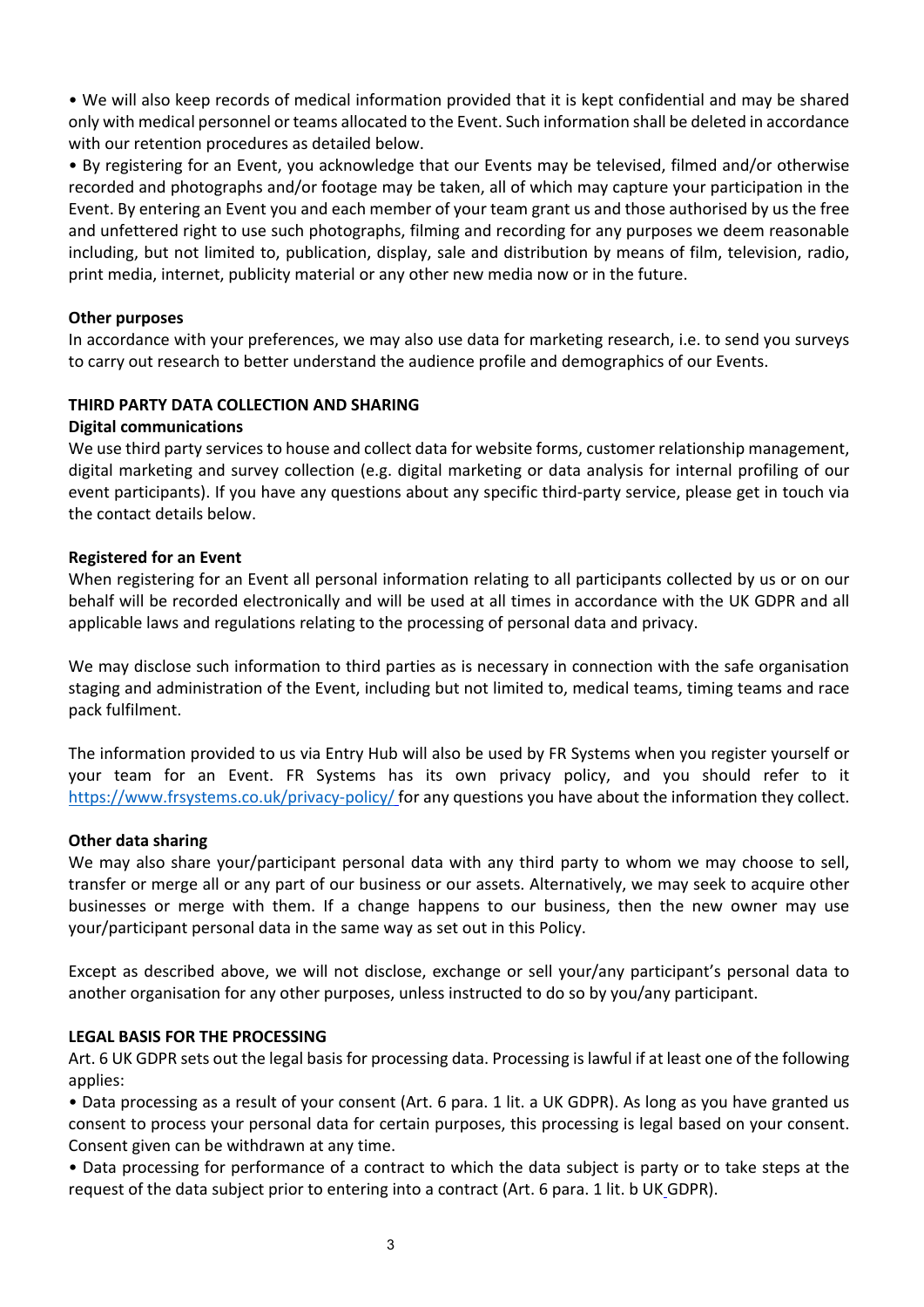- Data processing due to statutory provisions (Art. 6 para. 1 lit. c UK GDPR).
- Data processing in the public interest (Art. 6 para. 1 lit. e UK GDPR).
- Data processing in the context of balancing legitimate interests (Art. 6 para. 1 lit. f UK GDPR).

## **DATA RETENTION**

We'll retain personal data for different periods of time depending on your relationship with us. Generally, personal data shall be processed and stored only for the period necessary to achieve the purpose of storage. When personal data is no longer needed for specified purposes, it will be deleted or anonymised.

Any medical information provided to us will be destroyed or erased two weeks following the completion of the Event unless a medical incident or accident occurred at the Event, and is brought to our attention, thereby requiring us to retain it for longer.

All other information relating to you/participants that is provided to us upon registration for an Event (with the exception of participant names, email addresses and the Event(s) participated in) which will be destroyed or erased within 3 months after the Event takes place.

In accordance with your preferences, if:

- you register for an Event we will retain your name, email address and the Event(s) you have participated in) to invite you to register for future Events; or
- you have subscribed to our marketing database we will retain your name and email address,

and we use this information until you tell us that you no longer wish to hear from us. To do this you will need to unsubscribe at the bottom of any marketing email or alternatively get in touch with us directly for any further requirements.

For marketing research purposes, we will keep some data as long as necessary for our research purposes (for example, your name and event participation history).

Any other information If you'd like more information on our retention policy, please get in touch via the contact details below.

#### **DATA STORAGE**

Our operations are based in the UK and we store our data in the UK and the European Economic Area ("EEA"). We will only transfer personal data outside the UK or the EEA if such transfers are effected in accordance with applicable data protection law (for example pursuant to the standard data protection clauses adopted by the EU Commission from time to time (or the UK equivalents).

## **YOUR DATA PROTECTION RIGHTS**

When we use your personal information on the basis of your consent, you have the right to withdraw that consent at any time. You also have the right to ask us to stop using your personal information for direct marketing purposes. Simply unsubscribe at the bottom of any email sent out or contact us and we will amend your contact preferences.

You have the following rights:

## • **Right to be Informed (Art. 14 UK GDPR)**

You have the right to be told how your personal data will be used.

## • **Right of Access (Art. 15 UK GDPR)**

You can contact us asking what information we hold on you and to request a copy of that information. We have 30 days to comply once we are satisfied you have rights to see the requested records and we have successfully confirmed your identity.